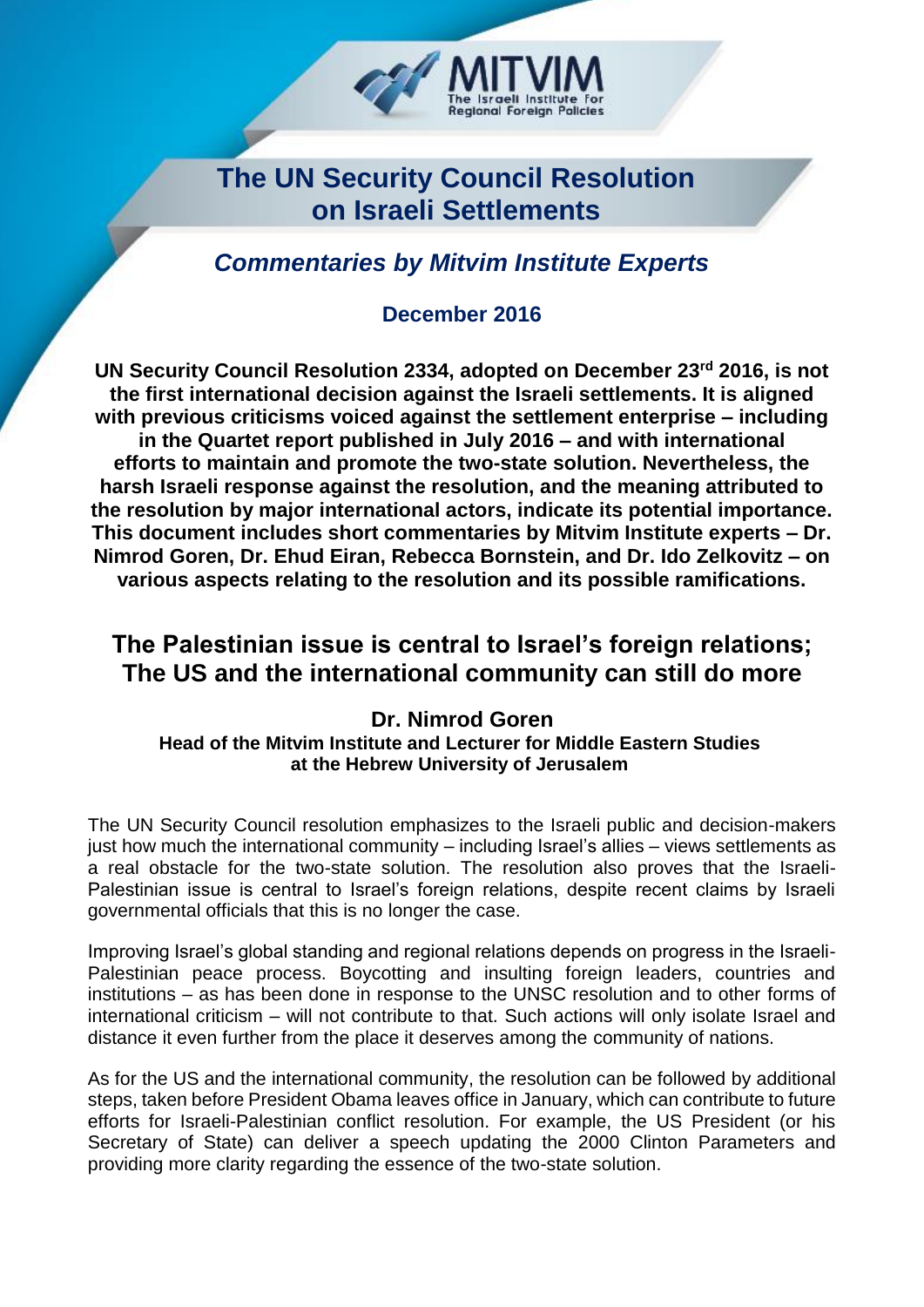The international conference planned to be convened in Paris in January 2017 is also an opportunity for additional steps to promote peace, even if they are limited. First and foremost, it can be an opportunity to advance the idea – announced in summer 2016 – of a global set of incentives for Israeli-Palestinian peace. A coordinated international incentive package can bring together the Arab Peace Initiative, the EU's offer to significantly upgrade ties, and US security guarantees, in a way that will genuinely show Israelis the transformation that will take place in Israel's regional and global standing once peace is achieved.

### **The resolution also addresses Israel's needs; its importance is not only diplomatic, but also political**

#### **Dr. Ehud Eiran Board Member at the Mitvim Institute and Lecturer for International Relations at Haifa University**

The resolution clarifies that the international community views Israeli settlements as illegal. However, it also includes clauses that advance Israel's goals. The resolution emphasizes Israel's right (as well as that of the future Palestinian state) to live peacefully in secure and recognized borders; it denounces terror and calls for continued cooperation to prevent terror; and it clarifies that the final border between Israel and the Palestinians will only be determined through bilateral negotiations, and will not be imposed.

The Israeli rejection of the resolution does not empty it of meaning. Resolution 242, for example, was flatly rejected by Arab countries in 1967, but this did not prevent it from later becoming the organizing framework of Israel's peace agreements with Egypt, Jordan, and the PLO. Furthermore, Resolution 2334 includes concrete follow-up steps that will maintain its relevance. From now on, the UN Secretary General is obliged to report to the Security Council every three months about steps taken to implement the resolution.

The resolution is also important for domestic Israeli politics. It gives encouragement to those who support the two-state solution – the solution that will keep Israel as a Jewish and democratic state – after a long period of frustration. It reminds them that they have potential allies in the international community, if only the Israeli Left will effectively confront the claim that relying on foreign support to promote its positions is illegitimate.

The resolution is a heavy blow to the narrative that settlements are legal according to international law, and may weaken Prime Minister Netanyahu, whose actions jeopardize the two-state solution. Netanyahu has benefited politically from his image as an effective actor in the international arena. However, his failure to block the Iran deal, and now this UN resolution, weakens him in the very same arena through which he was previously empowered.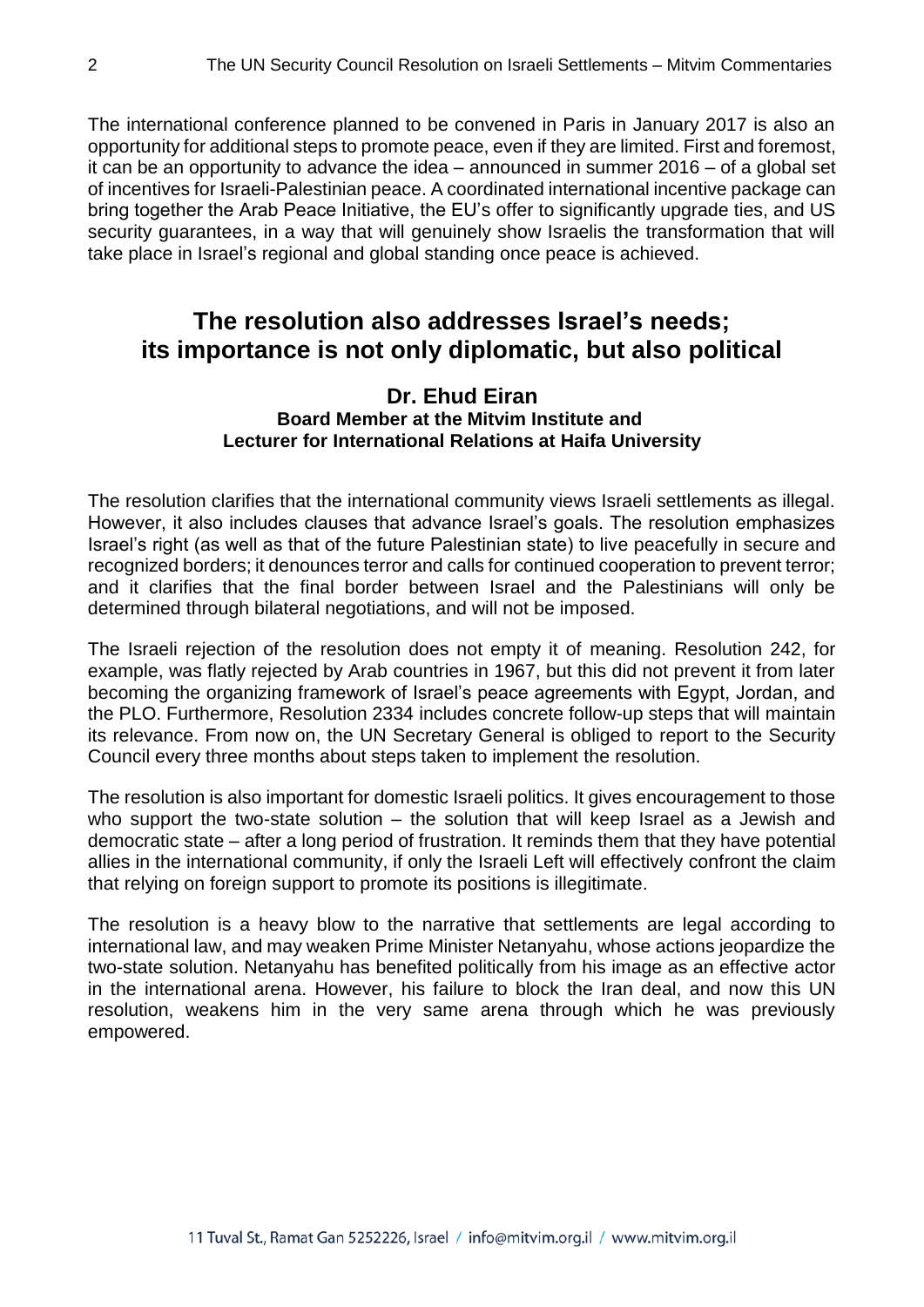### **The resolution indicates continuity, not change, in US policy; the Trump administration should not forget that**

### **Rebecca Bornstein**

**Researcher at the Mitvim Institute and Editor of Mitvim's publication series on US policies towards Israel and the Middle East**

The highly politicized reaction to UNSCR 2334 does not match the history of bipartisan American policy towards Israel. For five decades, the US has coupled strong support for Israel and its security requirements with opposition to settlement growth.

By abstaining on this resolution, the US reaffirmed several longstanding beliefs: (1) settlement growth is not necessary for Israel's security (as already stated by President Ronald Reagan); (2) settlement growth is incompatible with the two-state solution, which is in Israel's interests; and (3) outside parties cannot impose a solution, but a commitment to Israel requires the US to act to protect the two-state solution when it is imperiled. These beliefs are even more relevant in light of Israel's legalization bill and other efforts to entrench the settlement enterprise.

Criticism that failing to veto the resolution "will not help the peace process" rings hollow in the absence of a peace process. The resolution will not impose an agreement on Israel, but it will serve as a benchmark on the international consensus on settlements.

The incoming Trump administration should remember that many American administrations, including those of Reagan and George W. Bush, have abstained or supported UN resolutions that Israel opposed. Trump would do well to remember President Reagan's approach, quoted by Samantha Power at the UN. Both in 1982 and in 2016, "the immediate adoption of a settlement freeze by Israel, more than any other action, could create the confidence needed" for successful peace talks.

## **The resolution is a big win for Mahmoud Abbas; even his opposition welcomes it**

#### **Dr. Ido Zelkovitz Policy Fellow at the Mitvim Institute and Head of Middle Eastern Studies at Yezreel Valley College**

Since his early days as PLO Chairman, Mahmoud Abbas has chosen diplomatic struggle as his strategy vis-à-vis Israel. The American decision not to veto UNSCR 2334 is a landmark in the history of the Israeli-Palestinian conflict, and may serve as a major component of Abbas' legacy.

Abbas' confidants view the resolution as a major win for the diplomatic approach of the Palestinian President. It is the first instance since the establishment of the Palestinian Authority that a Palestinian resolution has won the support of the UN Security Council. This provides further diplomatic legitimacy for the Palestinian demand for sovereignty along the 1967 borders. This achievement will no doubt be highlighted when the Fatah movement